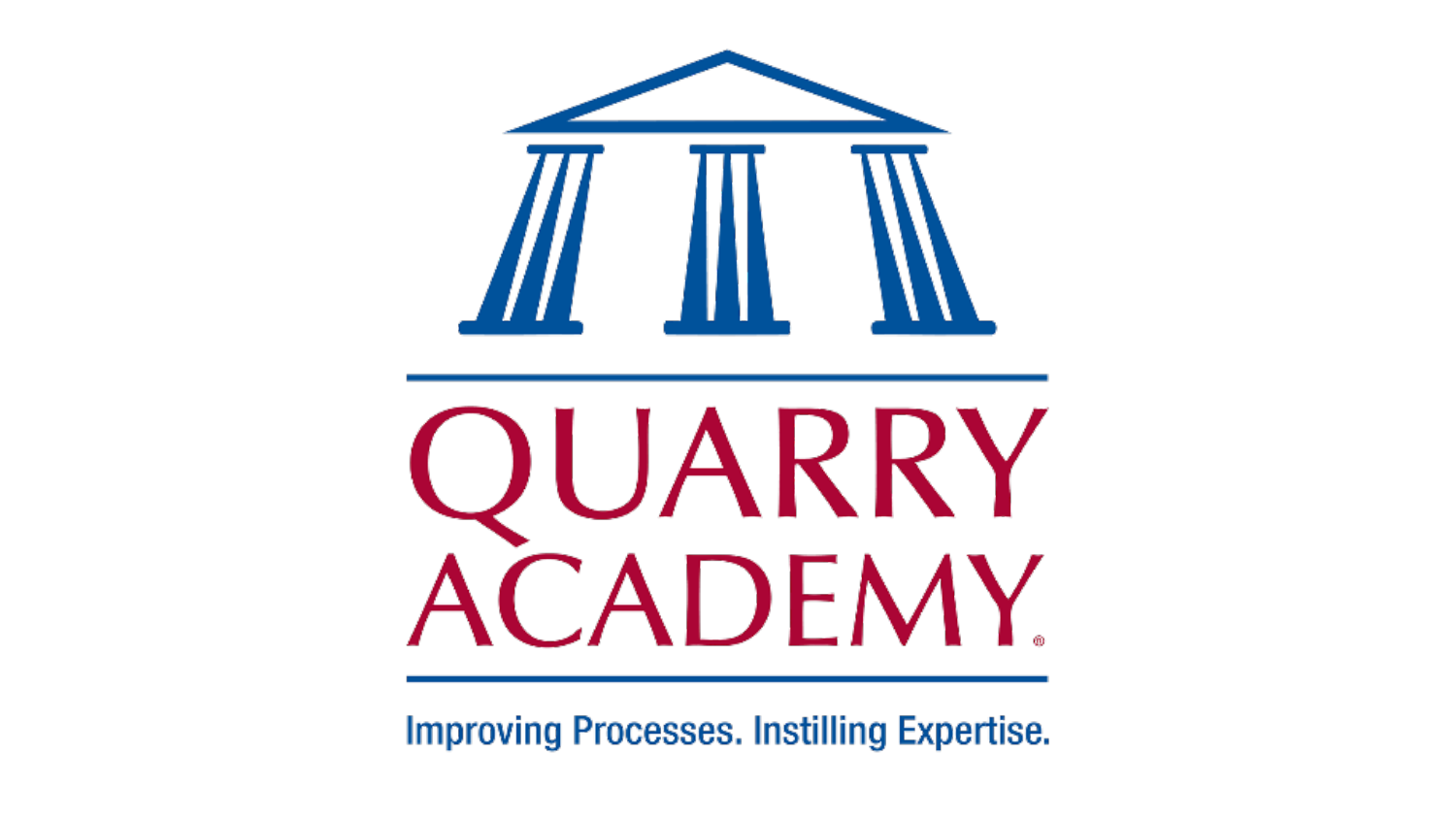# QUARRY ACADEMY QUICK FACTS





November 16-18, 2021 Marriott Riverwalk, San Antonio TX Registration is NOW OPEN!

### **[REGISTER TODAY](https://na.eventscloud.com/ereg/index.php?eventid=629855&categoryid=4101095)**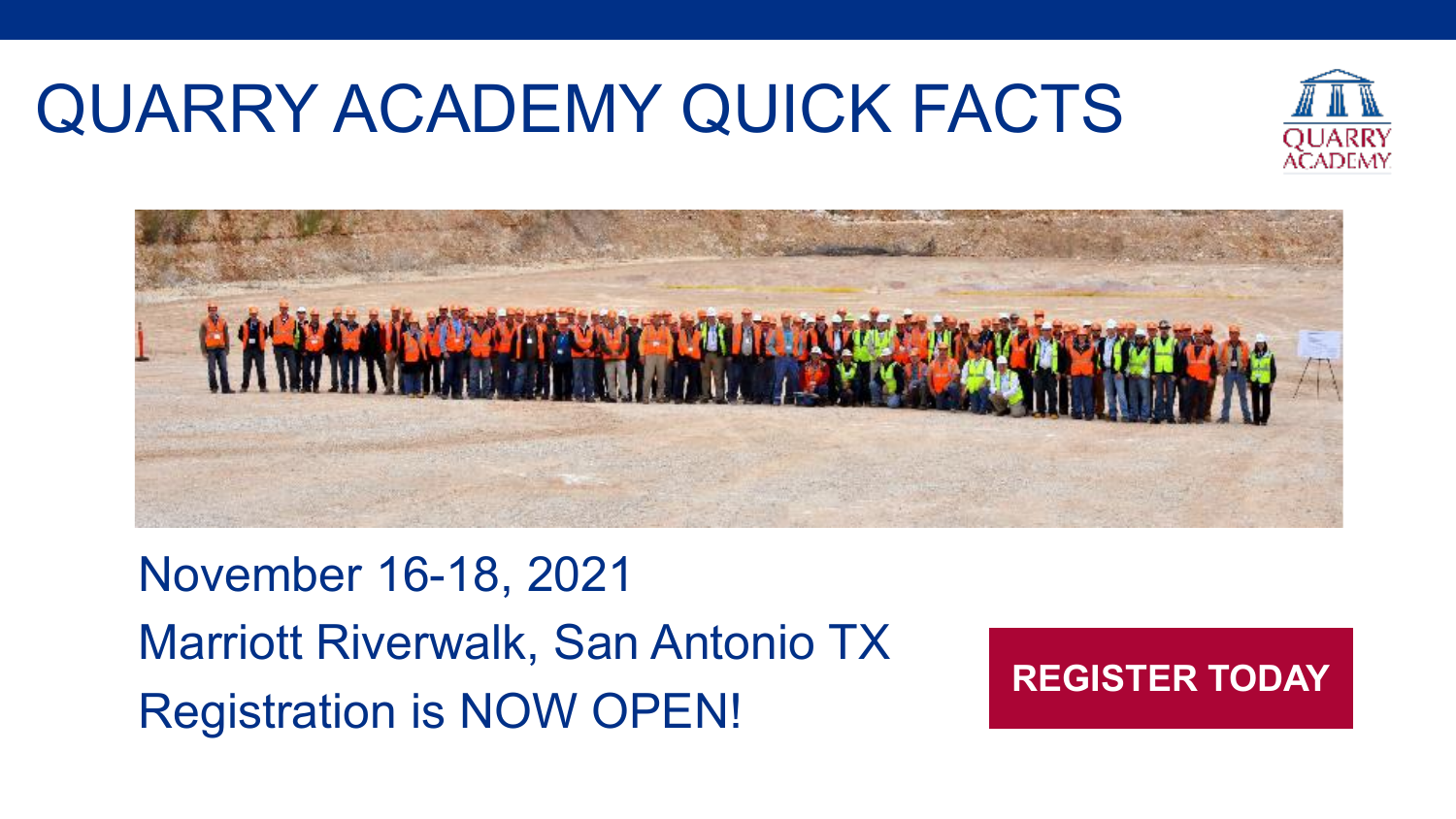# AGENDA\*

#### Day 1: Tuesday, Nov. 16

- **7:00 – 7:55 AM** Breakfast/ Registration / Opening Remarks
- **8:00 AM** QA 100 Introduction Objectives for the attendee
- 8:15 AM An introduction to the concept of Safety-II
- **8:45 AM** QA 101A Process Improvement
- **9:15 AM** QA 102 Quarry Planning & Metrics
- **10:00 AM** Break & Simulator Time
- **10:30 AM** QA 103 A Drilling
- **10:50 AM** QA 103 B Blasting
- **11:10 AM** QA 103 C D&B Combined / Chemical Crushing
- **11:30 AM** QA 104 Fragmentation Management for the Downstream Value Chain
- **12:00 PM** Lunch
- **1:00 PM** QA 105 Understanding Fundamentals of Vibration Control
- **1:45 PM** QA 106 Load & Haul: Practical Cost Improvement
- **2:30 PM** Break / Simulator Time
- **3:00 PM** QA 107 The Behaviors that Lead to **Accidents**
- **3:45 PM** QA 108 Handling Complaints
- **6:00 – 7:15** River Walk Boat Cruise (2 groups)

Day 2: Wednesday, Nov. 17

- **7:00 – 7:55 AM** Breakfast / Opening remarks
- **8:00 AM** QA 200 Principles of Mechanical Crushing
- **8:45 AM** QA 201 H.S.I. & V.S.I. Crushers
- **9:15 AM** Break & Simulator Time
- **9:45 AM** Workshop Period #1 (Choose One Workshop)
- **11:00 AM** QA 202 Getting Control for Optimal Plant Performance
- **11:40 AM** QA 203 Making the Right Stuff: Screening and Sizing
- **12:15 PM** Lunch / Simulator Time
- **1:15 PM** Workshop Period #2 (Choose One Workshop)
- **2:30 PM** QA 204 Optimizing the "Crunch" Process
- **3:15 PM** QA 205 Analytics & Business Intelligence
- **4:00 PM** Day 2 Course Ratings Survey
- **4:30 PM** Workshop Period #3 (Choose One Workshop)



#### Day 3: Thursday, Nov. 18

- **7:00 – 7:55 AM** Breakfast / Opening remarks
- **8:00 AM** Workshop Period #4 (Choose One Workshop)
- **9:15 AM** Simulation Awards
- **9:30 AM** QA 301 QA Concept Summation
- **9:45 AM** Orientation to Quarry
- **10:20 AM** Quarry Visit

Concurrent Sub Group Station Rotations:

- Water Treatment Plant Operations
- Crusher Primary and Secondary systems overview
- Smart Drill/Truck Technology and Drone Applications

Full Group Activity:

- Digital Cap Accuracy Demonstration
- View Production Shot

#### *\*This is a draft schedule, subject to change, all courses and other activities to be finalized in September and updated on the website. In the* **[REGISTER](https://na.eventscloud.com/ereg/index.php?eventid=629855&categoryid=4101095) TODAY** *meantime, if you have any questions, please [contact us](mailto:virginia.varela-eyre@sandvik.com).*

*New QuarryAcademy.com updated website coming soon in late August/early September! For now, these are the details you need.*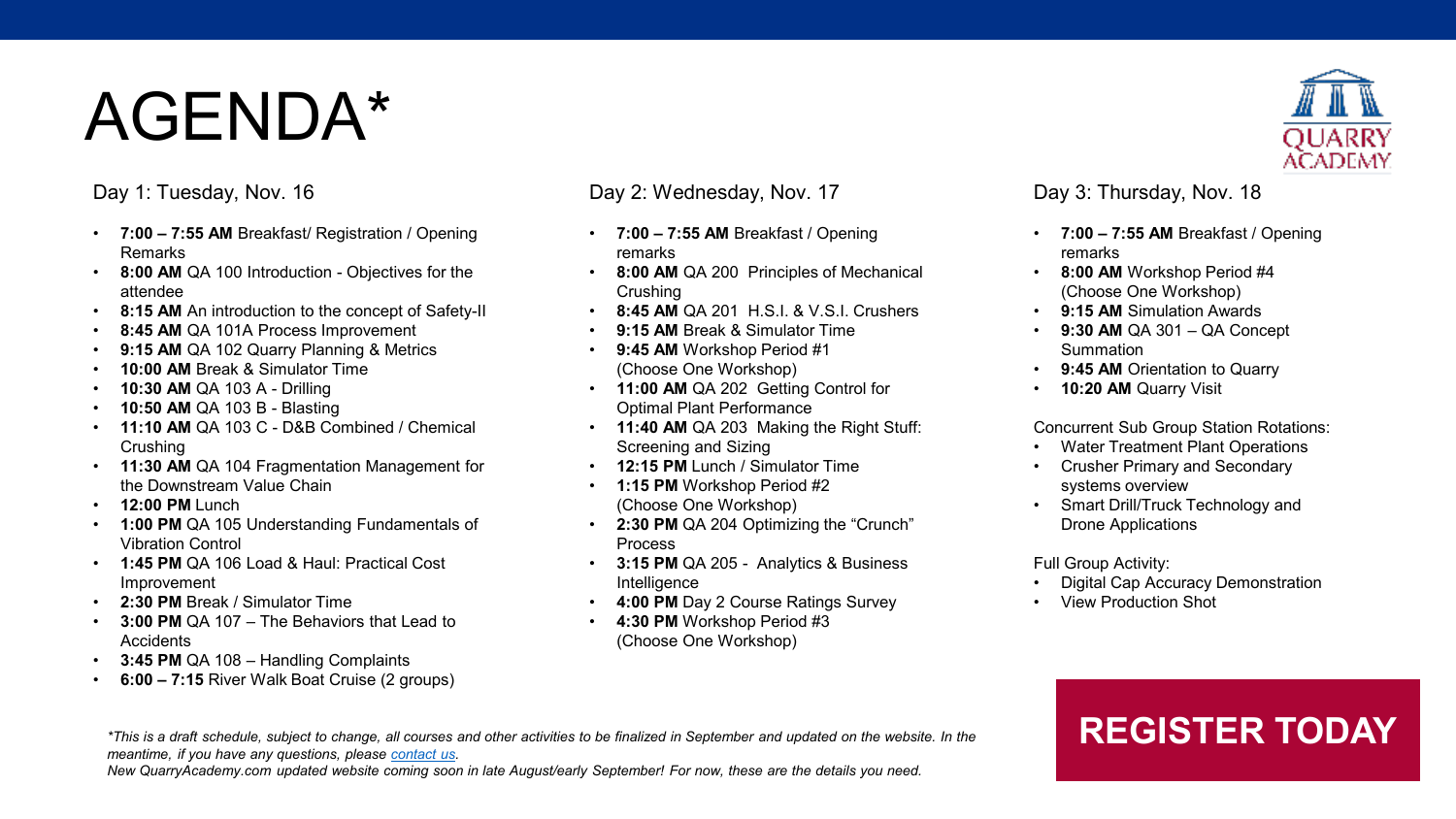# WORKSHOPS



Workshops will give you hands-on experience with simulators, or an opportunity for closer study on things that interest you the most. You will be able to choose the four you would like to attend when we break out into workshop sessions during days 2 & 3. This is what you can expect<sup>\*</sup>:

- QA 500 Drilling in Depth Smart Drills
- QA 501 Blasting 101
- QA 502 Blasting in Depth
- QA 503 Crushing & Screening Do's & Don'ts
- QA 504 Putting the Plant Together
- QA 505 Operator Efficiency Class
- QA 506A Process Improvement Tools & Methods
- QA 506B Process Improvement Change Management
- QA 507 Drone Technology & Applications
- QA 508 Analytic Methods
- Drill Simulator Activity
- Load/Haul Simulator Activity

#### **[REGISTER TODAY](https://na.eventscloud.com/ereg/index.php?eventid=629855&categoryid=4101095)**

*\*This is a draft schedule, subject to change, all workshops to be finalized in September and updated on the QuarryAcademy.com website, coming soon.*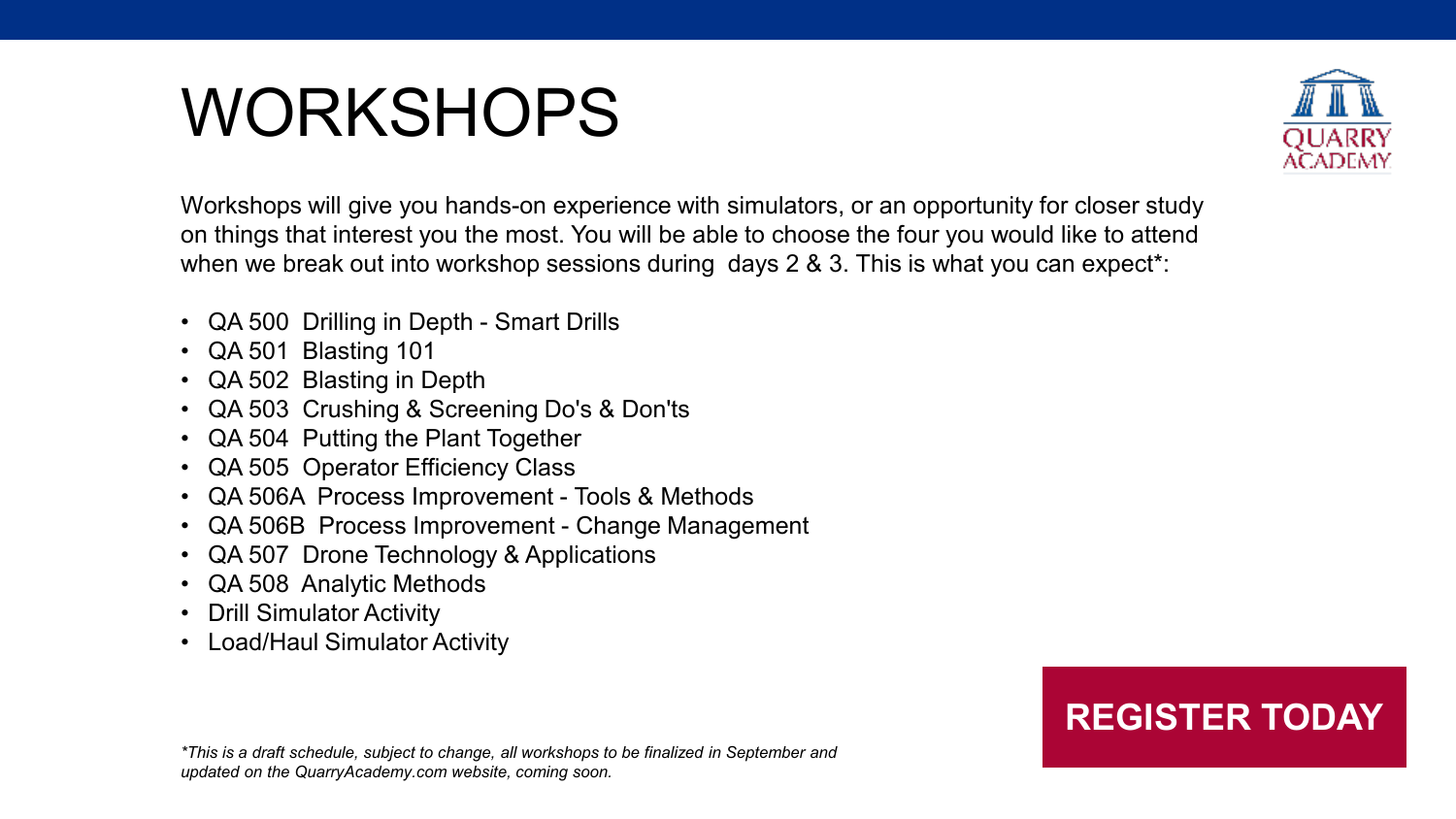# VENUE



#### SAN ANTONIO MARRIOTT RIVERWALK



Hotel Address: 889 East Market Street San Antonio, Texas 78205

[Click here](https://www.marriott.com/event-reservations/reservation-link.mi?id=1625762673979&key=GRP&app=resvlink) to book your hotel room with Quarry Academy group rates. (\$179/night + tax/fees)

**[REGISTER TODAY](https://na.eventscloud.com/ereg/index.php?eventid=629855&categoryid=4101095)**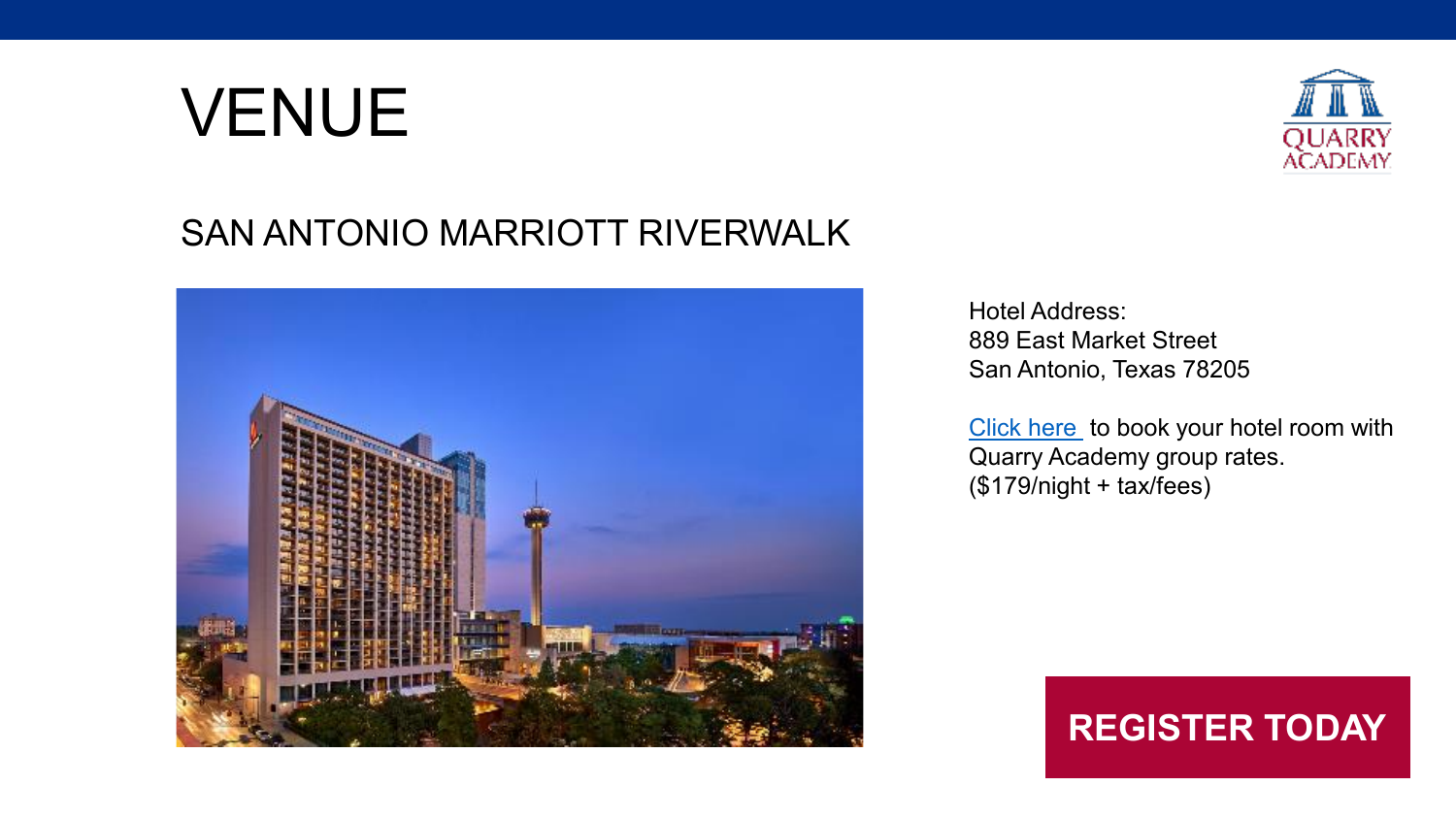### FAQs

WHEN IS IT? The 2021 Quarry Academy seminar will be Tuesday, November 16 – Thursday, November 18 in San Antonio, Texas.

WHEN CAN I REGISTER? Registration is now open! Click on the REGISTER TODAY button to register today and save your spot.

WHERE WILL IT BE HELD? The event will be held at the San Antonio Marriott Riverwalk Hotel in San Antonio, Texas.

HOW CAN I MAKE ROOM RESERVATIONS? You can [book a room](https://www.marriott.com/event-reservations/reservation-link.mi?id=1625762673979&key=GRP&app=resvlink) at the Marriott Riverwalk hotel and get the discounted Quarry Academy room block rate \$179/night plus taxes and fees. Deadline to get this rate is October 23.

HOW MUCH DOES IT COST TO ATTEND? It will be \$1950 if booked by September 30 and \$2250 if booked afterwards.

WHEN DO I NEED TO SELECT THE WORKSHOPS I WANT TO ATTEND? You will choose your workshops during the seminar, no need to register for them in advance.

WHAT IS INCLUDED WITH THE SEMINAR? This includes attendance to the 3-day course, a visit to the quarry, and meals during the seminar hours.

WHAT SHOULD I BRING? For the quarry visit, please bring steel toed boots. We will provide the rest of the safety gear. You may also want to bring a jacket as it often gets cool or rainy this time of year.

WHAT AIRPORT SHOULD I FLY INTO? The closest airport is San Antonio (SAT).

HOW DO I GET FROM THE AIRPORT TO THE HOTEL?

A taxi ride from the airport will take typically less than 30 minutes. There is no need to rent a car as we will provide all needed transportation for the week.

WHAT IF I AM LATE MAKING THE REGISTRATION PAYMENT?

There is a deadline for making registration payments. You will receive the deadline date along with the information on how to pay the registration fee.

*Please note, we will communicate any important precautions for COVID-19 closer to the event.* 



### **[REGISTER TODAY](https://na.eventscloud.com/ereg/index.php?eventid=629855&categoryid=4101095)**